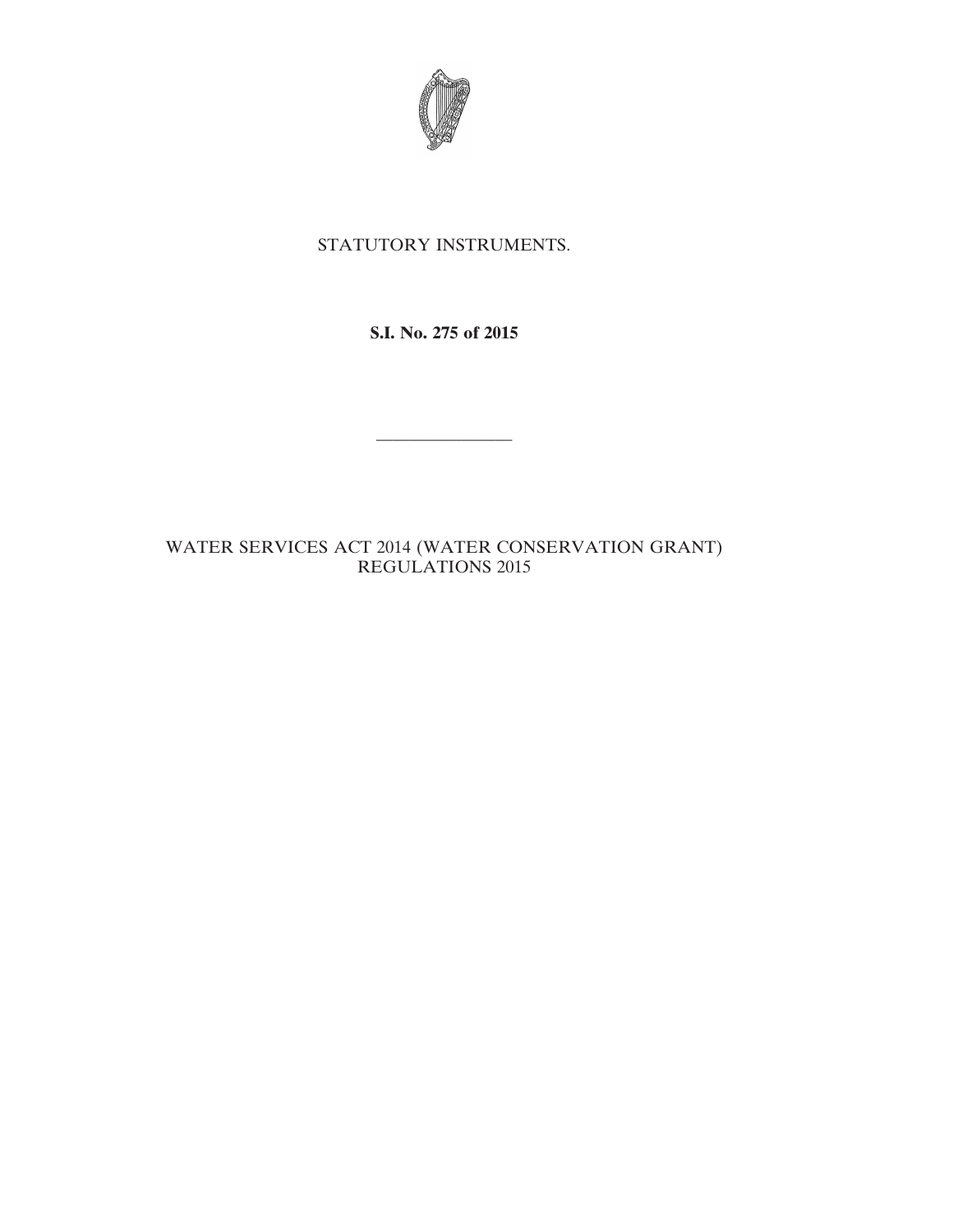#### WATER SERVICES ACT 2014 (WATER CONSERVATION GRANT) REGULATIONS 2015

I, ALAN KELLY, Minister for the Environment, Community and Local Government, in exercise of the powers conferred on me by Section 5 of the Water Services Act 2014 (No. 44 of 2014), with the consent of the Minister for Social Protection, hereby make the following Regulations:—

#### *Citation*

1. These Regulations may be cited as the Water Services Act 2014 (Water Conservation Grant) Regulations 2015.

#### *Interpretation*

2. In these Regulations—

- (*a*) "Act" means the Water Services Act 2014 (No. 44 of 2014);
- (*b*) "customer account number" means the unique number assigned by Irish Water to each Irish Water customer's account;
- (*c*) "Minister" means the Minister for the Environment, Community and Local Government;
- (*d*) "non-Irish Water Customer" means a person who has registered with Irish Water who has their own or group source of water supply and sewerage treatment or a combination thereof;
- (*e*) "principal private residence" means any dwelling or part of a dwelling which is used by its owner or occupier as his or her sole or main residence;
- (*f*) "reckonable date of occupancy" means occupation of a principal private residence on 30 June 2015;
- (*g*) "registration number" means the unique number assigned by Irish Water to each non-Irish Water customer who registers with it;
- (*h*) "water point reference number" means the unique reference number assigned by Irish Water to each household property registered with it.

## *Water Conservation Grant Scheme*

3. The Department of Social Protection shall administer, on behalf of the Department of the Environment, Community and Local Government, a water conservation grant scheme to promote the sustainable use of water and to enhance water conservation in households.

*Notice of the making of this Statutory Instrument was published in "Iris Oifigiúil" of* 3*rd July*, 2015.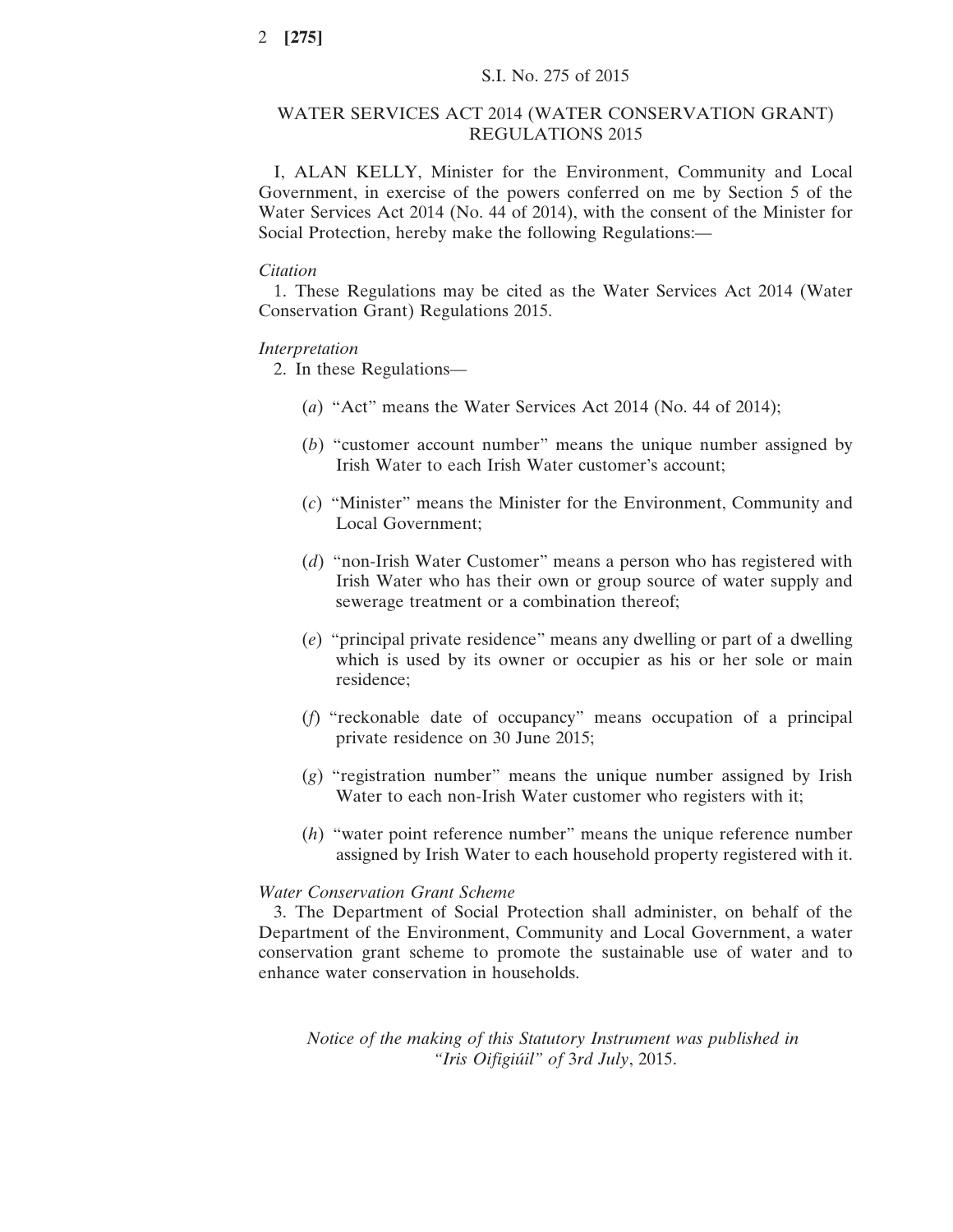## *Grant Amount*

4. (1) The water conservation grant amount shall be  $\epsilon$ 100 and shall be paid in one instalment by the Department of Social Protection to an eligible person in respect of their principal private residence.

(2) Only one grant payment may be made in respect of each principal private residence annually.

### *Eligibility Criteria*

5. (1) Persons who register with Irish Water as required under section 5(2)(*a*) of the Act on or before 30 June 2015 shall be eligible to receive the grant in 2015 if they were normally resident at the principal private residence on that date.

(2) Such persons shall be "eligible persons" for the purposes of the grant scheme.

#### *Application Process*

6. (1) Following registration with Irish Water and the transfer by Irish Water of certain data provided at the time of registration to the Department of Social Protection, that Department will contact eligible persons inviting them to make an application for the water conservation grant.

(2) Irish Water shall assign to eligible persons a water point reference number unique to the relevant principal private residence and a customer account number or in the case of non-Irish Water customers a registration number.

(3) The deadline for the submitting of a completed application for the grant in 2015 shall be 8 October 2015.

#### *Information to be Provided by Eligible Persons Making an Application*

7. (1) Eligible persons when making the application to the Department of Social Protection shall be required to confirm that the application is in respect of their principal private residence on the reckonable date of occupancy and that it is the sole residence in respect of which a grant application has been made.

(2) Eligible persons shall also be required to furnish the following information when completing the application, their:—

- (*a*) water point reference number;
- (*b*) customer account number or registration number;
- (*c*) payment instructions; and
- (*d*) such other information as may be requested by the Department of Social Protection including a personal public service number.

(3) It is the responsibility of eligible persons to ensure that the information provided when making the application is correct in all respects.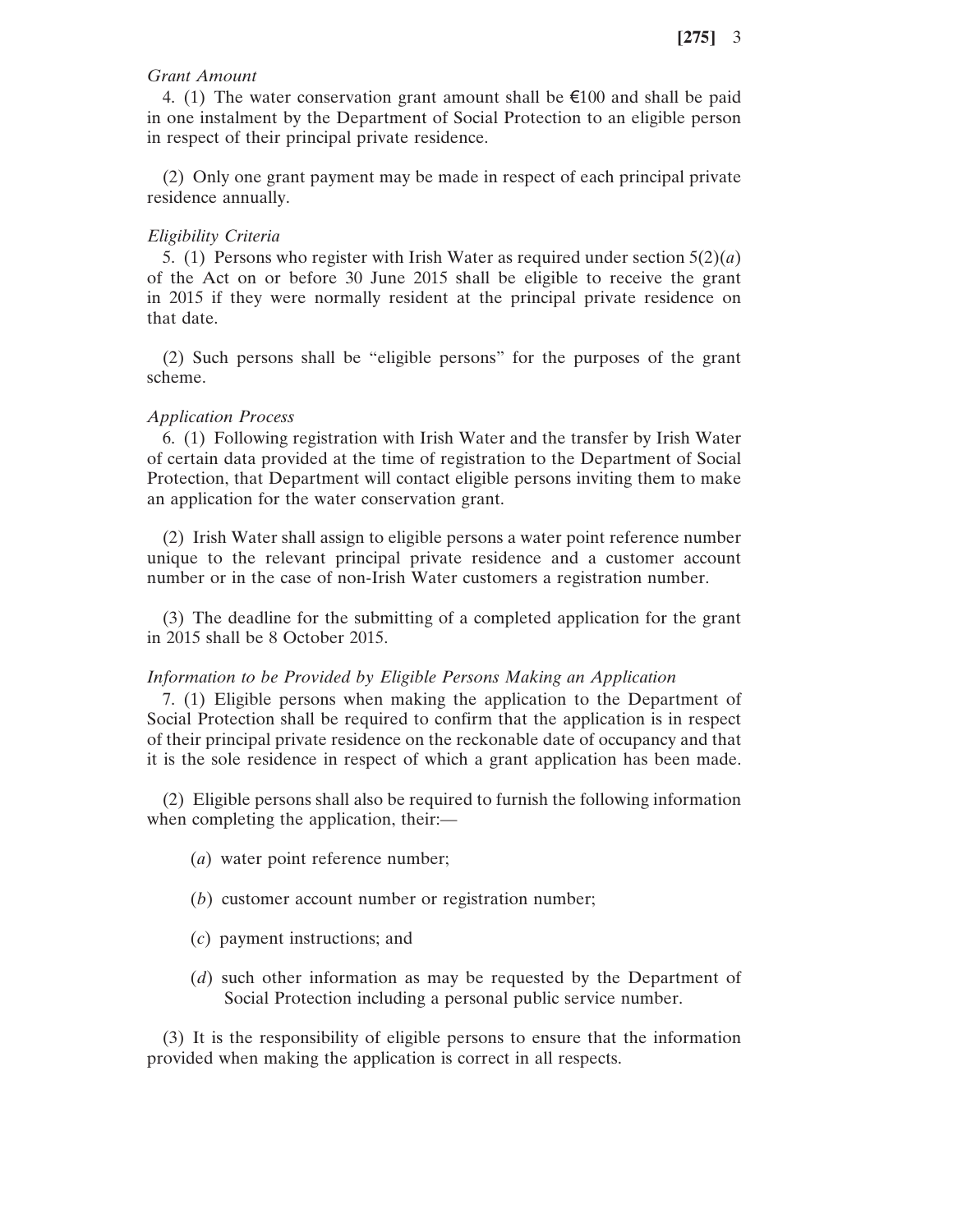## 4 **[275]**

(4) All information requested in paragraph (2) shall be furnished in order to facilitate payment of the grant.

# *Overpayments and Erroneous Payments*

8. Any overpayment or erroneous payment made in respect of a grant paid shall be reimbursed by the recipient within four weeks of receipt of the payment, or within four weeks of receipt of a notification that such a payment has been made.

#### *Administrative Guidelines*

9. The Minister may publish administrative guidelines in respect of the operation of the grant scheme.



Minister for the Environment, Community and Local Government.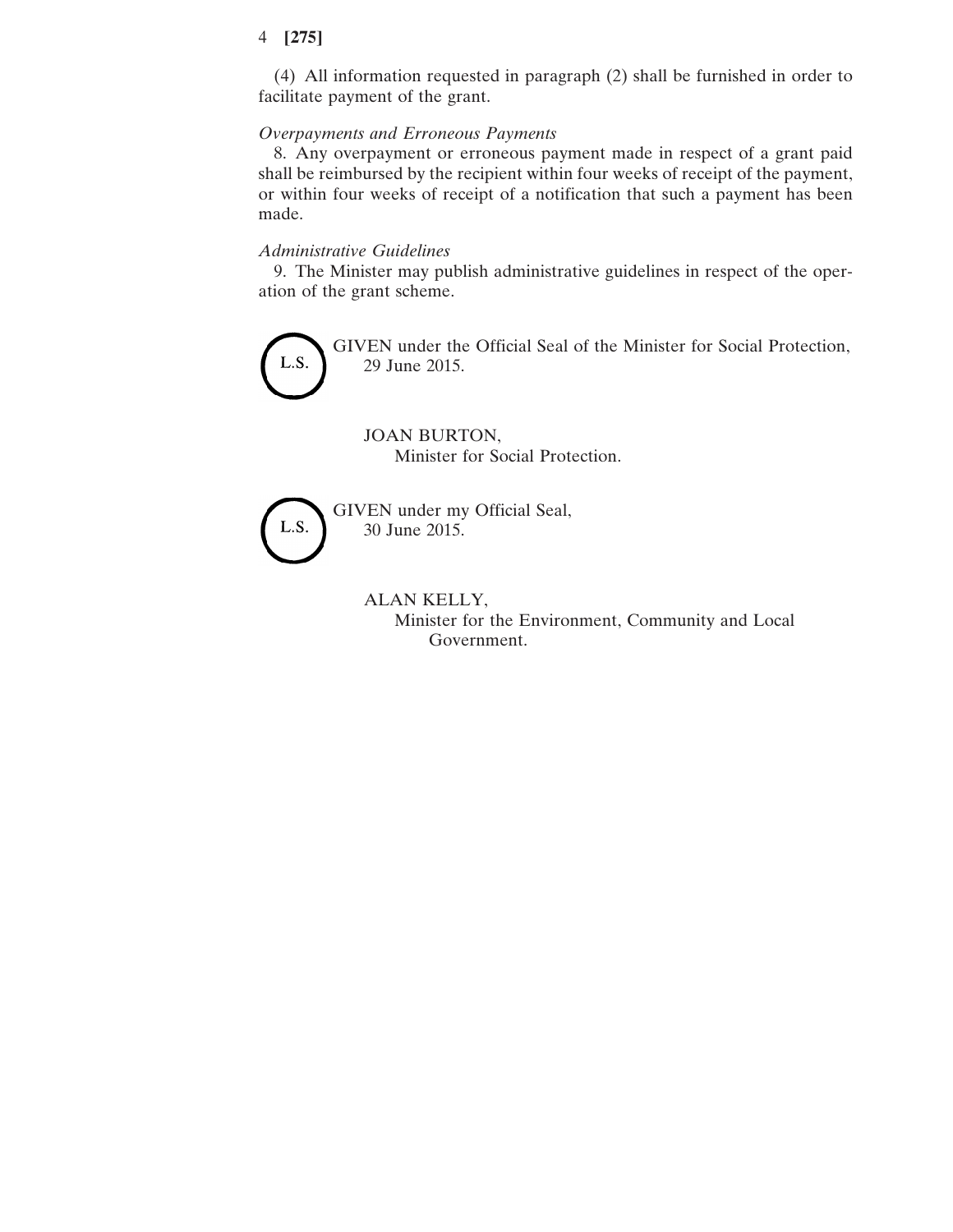**[275]** 5

## EXPLANATORY NOTE

*(This note is not part of the Instrument and does not purport to be a legal interpretation)*

These Regulations provide for the administrating by the Department of Social Protection on behalf of the Department of the Environment, Community and Local Government of a water conservation grant scheme in respect of all households (principal private dwellings) that complete a valid response to Irish Water's customer registration process.

The €100 grant will assist households in adopting a sustainable approach to their use of water and wastewater services, irrespective of whether or not the households are customers of Irish Water.